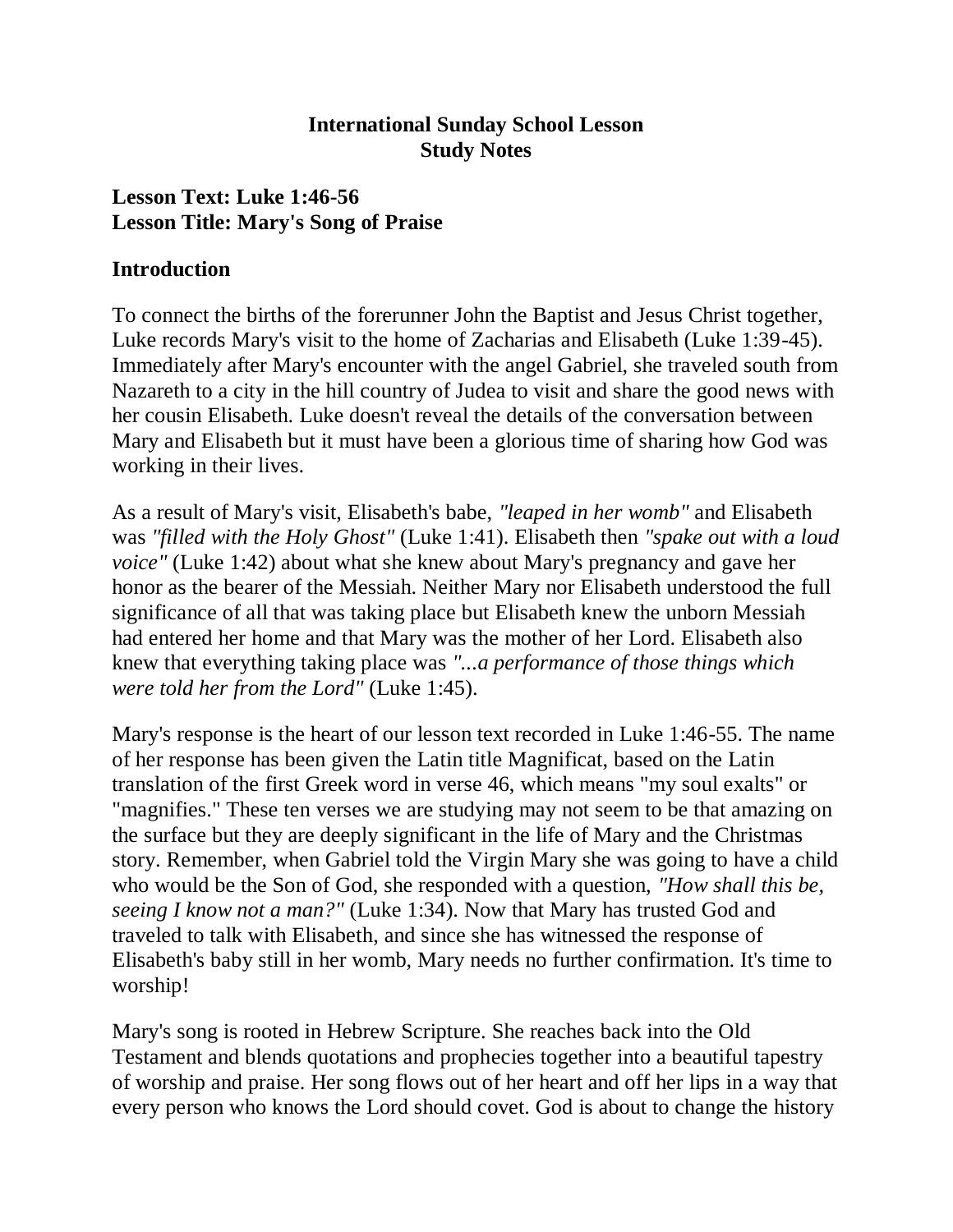of the world. The most important three decades in history have started and Mary realizes it has started with one old barren Hebrew woman and one young Hebrew virgin. Mary is so moved by it all that she can't contain her emotions.

#### **Mary's Song of Praise is a Reaction to What God is Doing in Her Life (Luke 1:46-50)**

#### Verse 46-47

"And Mary said, My soul doth magnify the Lord, And my spirit hath rejoiced in God my Saviour."

Everything that has happened in the life of Mary is directly connected to a word from God. Her life was that of a normal teenage Hebrew girl until God intervened and sent her a message through the angel Gabriel (Luke 1:26-27). Mary is a model believer. She heard a word from the Lord, she submitted to it, acted upon it, and is now worshipping as a result of it.

Mary began her song by expressing just how exuberant her soul actually was. She said, "My soul doth magnify the Lord." This aspect of her song is taken from 1 Samuel 2:1-2 and Psalm 34:2-3 where Hannah rejoiced over the birth of Samuel and the psalmist David was delighted to be out of enemy territory. "And my spirit hath rejoiced in God my Saviour" is taken from Psalm 24:5; 25:5; 35:9; Isaiah 12:1; Micah 7:7, and Habakkuk 3:18.

The word "magnify" means "to extol, laud, and celebrate." It also carries the thought of "making something or someone conspicuous." Mary wants everyone to know that what is happening here is not about her, Joseph, Elisabeth, Zachariah's or anyone else. This is about the "Lord!" Literally, Mary is saying, "My soul makes great the Lord," or, "My soul enlarges the Lord." She "rejoices" in the fact that "God," theos, the divine Trinity, is her "Saviour." The word "Saviour" is "preserver, deliverer." Mary is not singing about God being a "Saviour" in general, but she says, "God my Saviour." Mary was a sinner in need of God's saving grace as are all of us who were born in sin.

"Lord" is the Greek word *kurios* meaning "the master, controller, the possessor and disposer of all things." This title is given to God, the Messiah. When Mary references her "soul" and "spirit" she is speaking about her total self, all that she is. To combine the words "soul" and "spirit" is a powerful way of expressing that Mary's total being is consumed with the worship and adoration of the "Lord."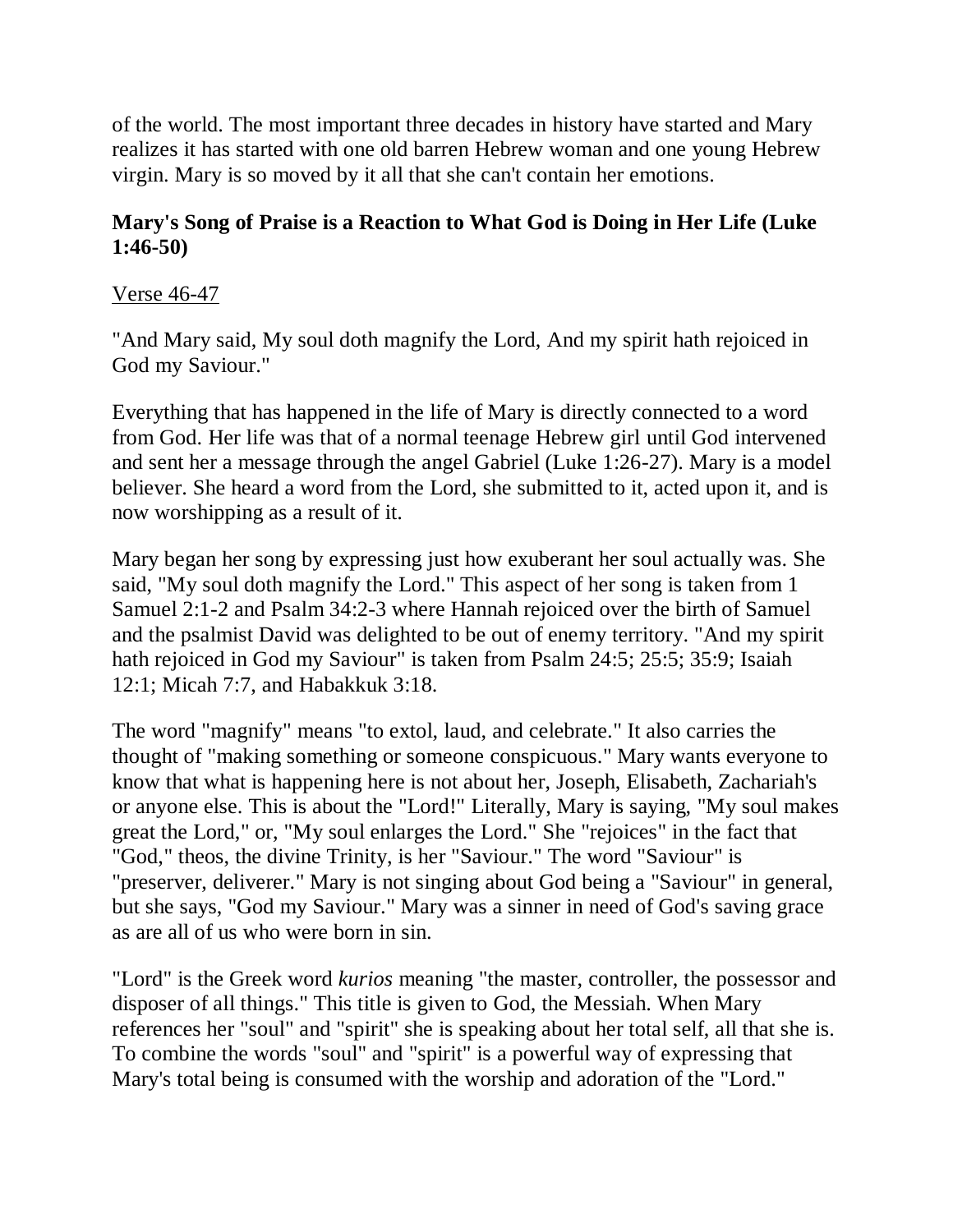This type of worship is what our Lord desires. He alone is worthy of such a song of praise. May the Lord elevate our worship to that of Mary's and when we come together collectively as the church may Christ alone be magnified and praised!

#### Verse 48

"For he hath regarded the low estate of his handmaiden: for, behold, from henceforth all generations shall call me blessed."

This portion of Mary's praise comes from Psalm 138:6, *"Though the Lord be high, yet hath he respect unto the lowly: but the proud he knoweth afar off."* By identifying herself as a humble "handmaiden," Mary is confessing to the Lord that she knows she has not been chosen to bear the Christ child because she is an outstanding person deserving of heaven's attention. "Handmaiden" is nothing more than a "bondmaid, a female slave." Mary knew that she or no one else in the nation of Israel could do anything to bring or secure their deliverance. But God in His mercy and grace "hath regarded," or, "turned His eyes" upon the young Hebrew virgin and has chosen her to give birth to the Messiah.

Once again we are brought face-to-face with the truth that God is glorified when people realize and confess their unworthiness before Him. Mary was a nobody they could do nothing to save herself or her people and yet God "hath regarded" her. As a result, "from henceforth all generations shall call me blessed." Because God has blessed Mary in giving her the honor of giving birth to the Christ child, generations after generations will identify Mary as one who is "blessed," or "one who has received favor from the Lord."

Don't think for a moment that there is one ounce of pride in Mary's words. The words, "For, behold, from henceforth" are words of exclamation and surprise. What we have here is a statement of wonder and surprise. Mary can't believe that generations to come would even acknowledge she was here on earth but because of what God is going in her and through her people will say, "Blessed" when they hear her name. If that seems shocking to you just remember what Jesus said about those of us who are saved by grace. He said, *"Then shall the King say unto them on his right hand, Come, ye blessed of my Father, inherit the kingdom prepared for you from the foundation of the world"* (Matthew 25:34). Just as it was fitting for Mary to worship and magnify the Lord for what the Lord was doing in her it is fitting to magnify and worship the Savior for our blessedness we have in Christ (Ephesians 1:3-12).

Verse 49-50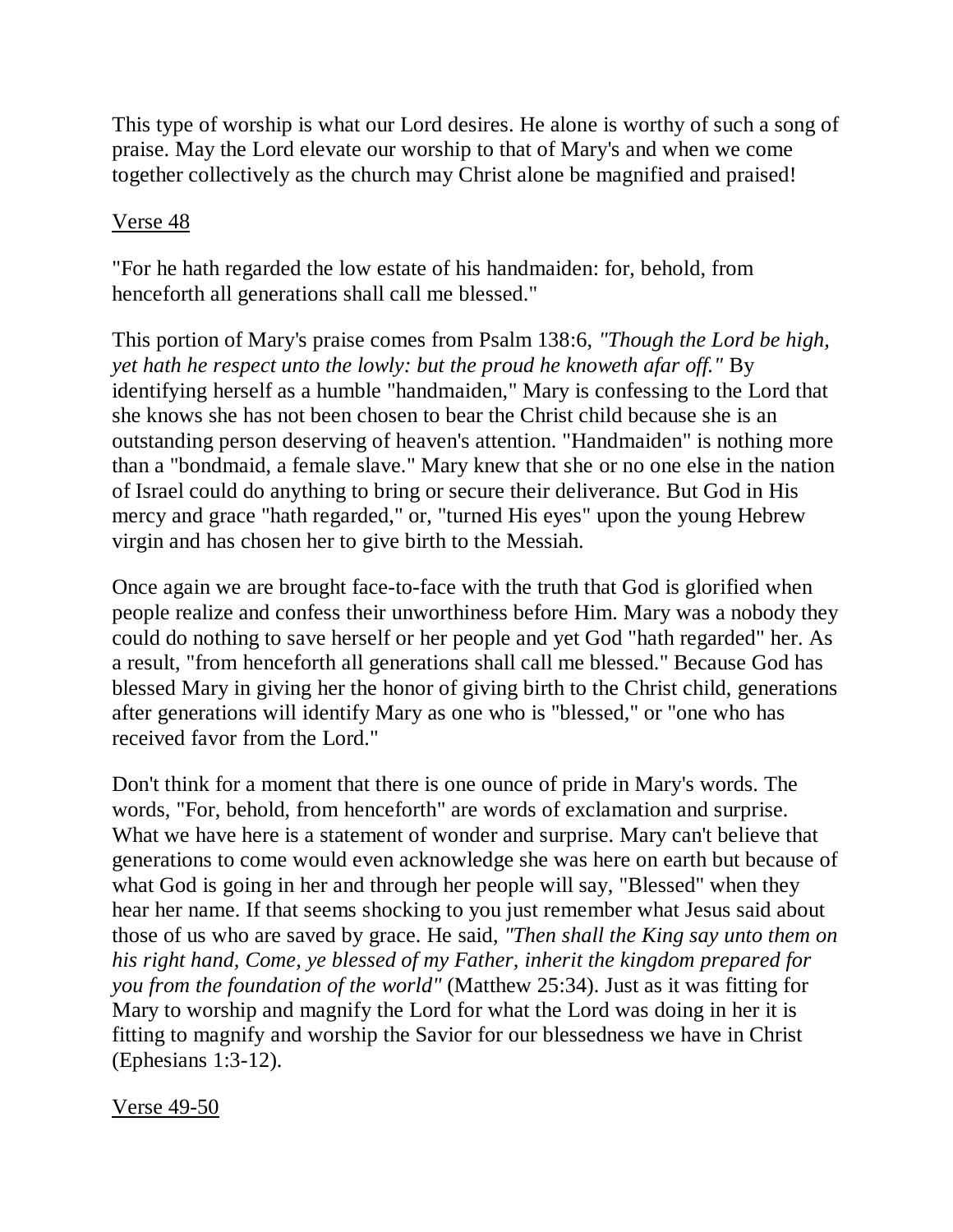"For he that is mighty hath done to me great things; and holy is his name. And his mercy is on them that fear him from generation to generation."

Mary quotes from Psalm 24:8, *"Who is this King of glory? The Lord strong and mighty, the Lord mighty in battle,* and Zephaniah 3:17, *"The Lord thy God in the midst of thee is mighty; he will save, he will rejoice over thee with joy; he will rest in his love, he will joy over thee with singing."* She then uses the word "for" again which indicates she is giving another reason for her song of praise. She now sings of three divine attributes of God. First, "he that is mighty" is a reference to God's power. Mary is but a "handmaiden" (Luke 1:48) but the Lord is "mighty." God was certainly manifesting His power to both Elisabeth and Mary. God can do the impossible, therefore Mary sings and worships because of God's "might." Second, "holy is his name" is a reference to God's holiness. Gabriel had told Mary that the child she would conceive and bare was *"that holy thing"* (Luke 1:35). God's holiness, more than any other of His attributes describes His essence and being. Three, "his mercy is on them that fear him" is a reference to how God deals with His people. "Mercy" is the gracious undeserved forgiveness of God to sinful man. Mary could have possibly been thinking about the words of the psalmist when she praised the Lord for His "mercy. *"But the mercy of the Lord is from everlasting to everlasting upon them that fear him, and his righteousness unto children's children"* (Psalm 103:17).

It is interesting when speaking of God's "mercy" that Mary says, "his mercy is on them that fear him from generation to generation." Mercy offered is not always mercy received. Only those who "fear him from generation to generation" will be recipients of His "mercy." To "fear" God is to have a solemn reverence and respect for His person and a right estimate of His greatness.

# **Mary's Song of Praise is a Reflection of What God is Doing for His Own (Luke 1:51-55)**

Up until this point in Mary's song she has focused on personal aspects making reference to "he" and "men." Now she focuses on national aspects with references to "he" and "them."

It is clearly evident from the following verses that Mary had knowledge of the history of Israel. She understood the covenant promises of God through Abraham to the nation. Once again the significance of knowing God's Word is presented. Pure worship is rooted in scriptural knowledge. Mary's parents must have taught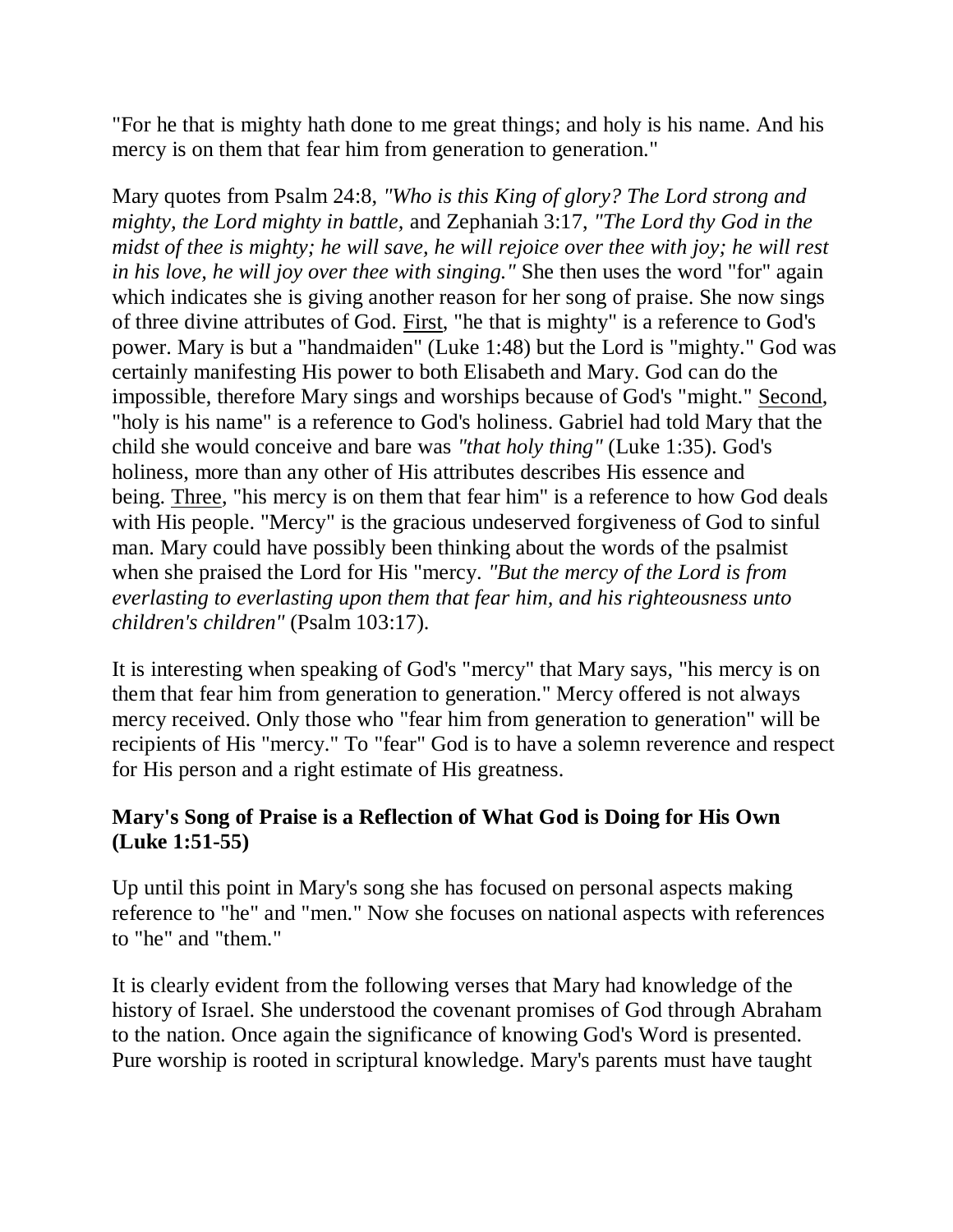her the word of God and the history of God's people. Biblical worship is a result of biblical knowledge. Mary proves that to be true.

*Something to Think About: Isn't it interesting that many people no longer attend Sunday School but will attend worship service. If Sunday School gives us a better knowledge of God's Word which is essential to worship, doesn't it make sense to believe that attending Sunday School will help our worship?*

# Verse 51-53

"He hath shewed strength with his arm; he hath scattered the proud in the imagination of their hearts. He hath put down the mighty from their seats, and exalted them of low degree." He hath filled the hungry with good things; and the rich he hath sent empty away."

Mary's hymn changes from *adoration* to *celebration* of the mighty results to be brought about by the coming Messiah. Mary speaks in these verses as though the future had become the past; so Mary here speaks as though the unborn Babe had already lived and done his mighty work in the world. The phrase "shewed strength with his arm" was an expression in by gone days in Israel referring to God's delivering power. Here Mary uses the phrase and recognizes the "arm" of God as belonging to the coming Deliverer, her son, Jesus. His chosen instruments would be those of whom the world thought little, like herself. The "proud" and "mighty" would be put down; the men of low degree, and poor and humble, would be exalted. The "hungry" would be filled; and they who were rich only in this world's goods would have no share in the new kingdom. They would be "sent empty away."

When Mary's son is born there will be a social reversal of the human order of things. Mary is so convinced of this that she sings it in the past tense, "hath...hath...hath...hath...hath." Mary saw those who were strutting in pride being brought down. She saw those who had exalted seats and high positions giving way to those of "low degree." The "hungry" would be "filled" and those who were "rich" would go away "empty." Christ would reverse the order of everything.

Those who think they have arrived in this world without Christ will be found wanting, empty, and spiritually hungry. But those who are humble and lowly will find all the fulfillment and needs of life to be met in Jesus Christ.

*Note: On what do you rely today? You may not speak of yourself as "mighty" or "rich," and yet you rely totally on personal success and things you can do for*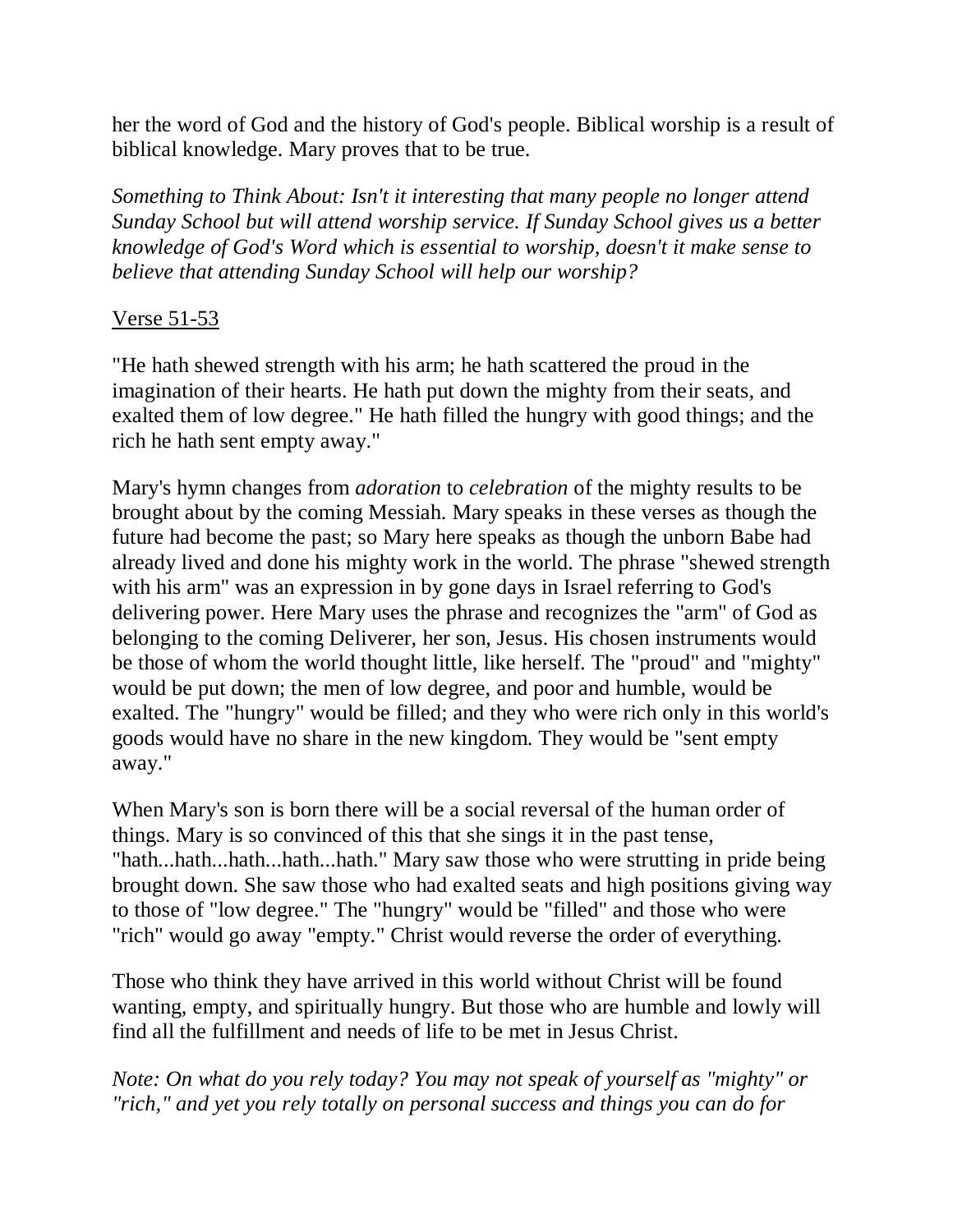*yourself. Mary's song is a reminder that Jesus Christ came into the world to change everything. If we want to be blessed by His coming we must utterly depend upon Him for everything.*

# Verse 54-55

"He hath holpen his servant Israel, in remembrance of his mercy; As he spake to our fathers, to Abraham, and to his seed for ever."

Finally, Mary looked back on God's covenant promise to Israel first given to Abraham in Genesis 12:3 and then repeated numerous times (Genesis 17:19; 22:18; 26:3, 4; 28:13, 14). Once again Mary makes reference to God's keeping His covenant in past tense: "He hath holpen his servant Israel, in remembrance of his mercy; As he spake to our fathers, to Abraham, and to his seed for ever." God's covenant is a "done deal." Add to that the fact that as Christians, we are the spiritual seed of Abraham through saving faith (Romans 4:9–12, 18–22). As such, his covenant mercy extends to us forever and forever. His mercy is an accomplished fact.

As Mary thought about her beloved nation Israel and the promises God had made to her through "Abraham," she praised the Lord that He had "helped his servant Israel." In the coming of Mary's son, all the promises God had made concerning Israel would be fulfilled. Every time a Jew or Gentile is saved by grace, Mary was right!

# **Mary's Song of Praise is a Relationship with Jesus (Luke 1:56)**

# Verse 56

"And Mary abode with her about three months, and returned to her own house."

This verse may at first seem like one of those verses that just tells us about people, a time period, and a trip somewhere. However, this verse is saturated with personal relationship. It is one thing to respond in worship with quotations of Scripture and shouts of praise. It is quite another to sit through "three months" of pregnancy in the stillness and solitude of the day. Remember, the rest of Nazareth didn't receive a visit from Gabriel. The rest of Nazareth didn't make a trip to Elisabeth's house, see John leap in his mother's womb or experience the fullness of the Holy Ghost. At this point in Mary's life she is the bearer of the most wonderful secret in the history of mankind. But for now, it is just between her and God.